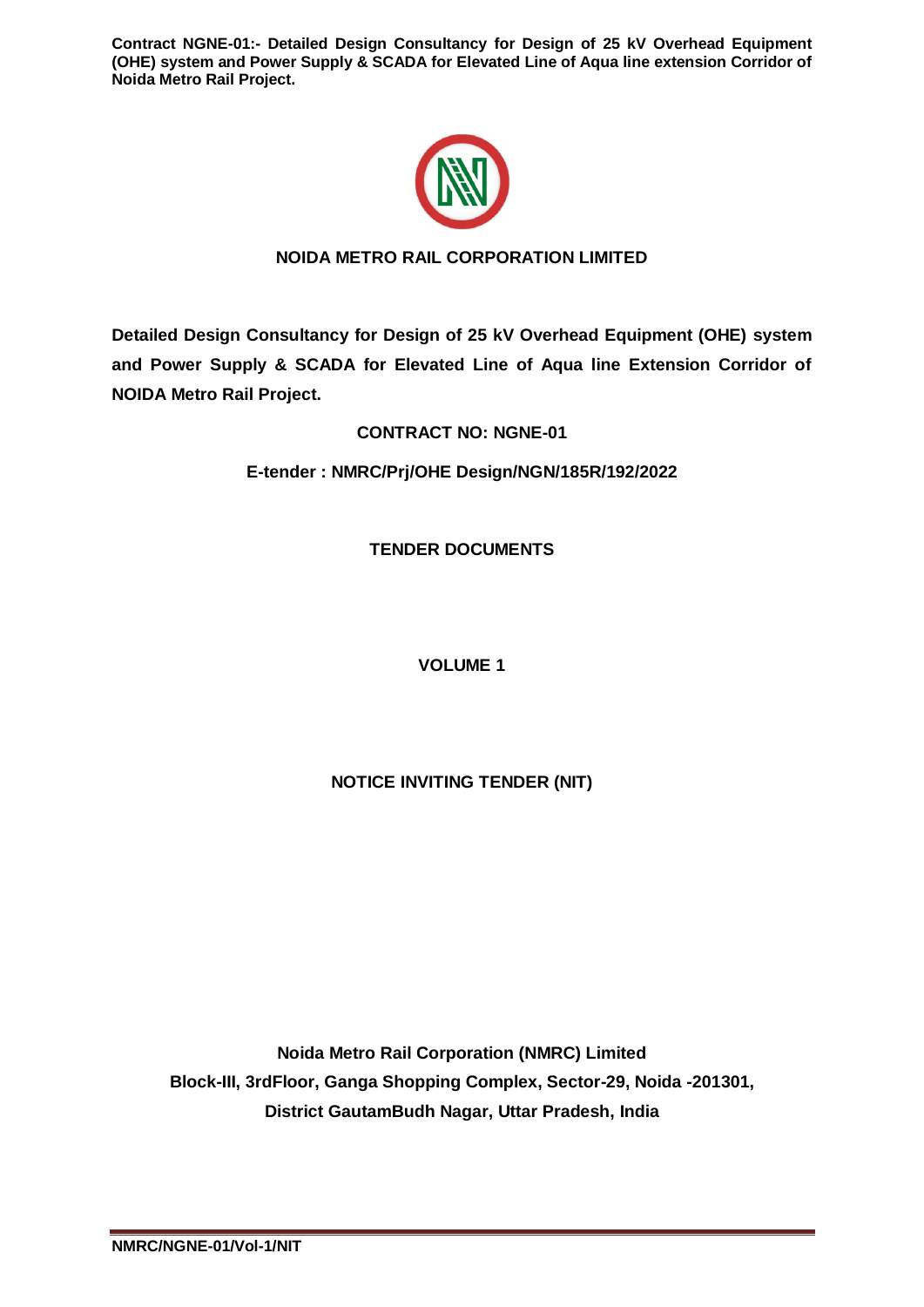# **CONTRACT NO: NGNE-01**

# **TENDER DOCUMENTS**

## **VOLUME 1**

# **NOTICE INVITING TENDER**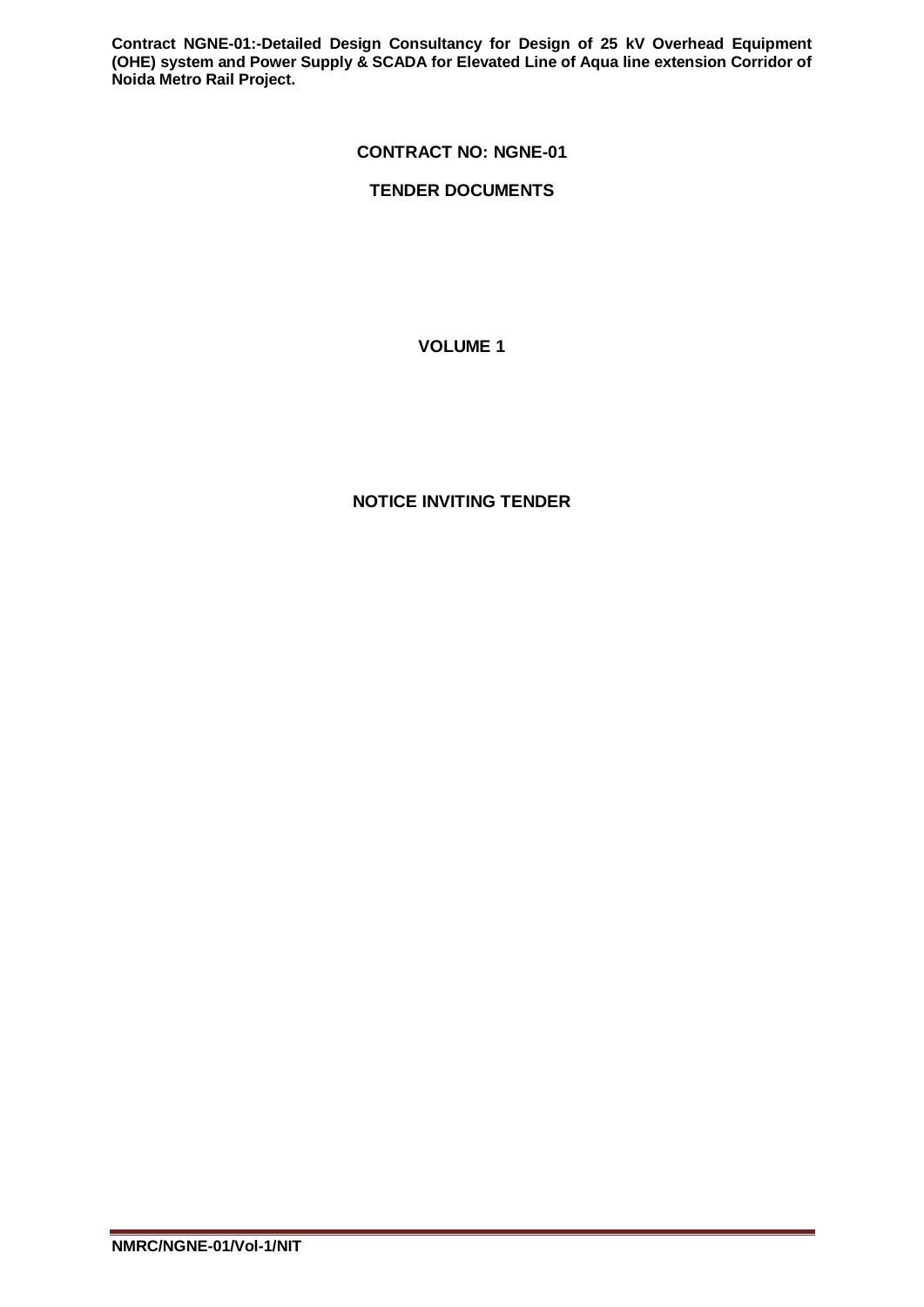# **NOTICE INVITING TENDER (NIT)**

## **(e - Tender)**

### **1.1 GENERAL**

### **1.1.1 Name of Work:**

Noida Metro Rail Corporation (NMRC) Ltd. invites online Open e-Tenders on Local competitive bidding (LCB) basis from eligible applicants from all countries and all areas, who fulfil qualification criteria as stipulated in clause 1.1.3 of NIT, for the scope:

"**Contract: NGNE-01:- Detailed Design Consultancy for Design of 25 kV Overhead Equipment (OHE) system and Power Supply & SCADA for Elevated Line of Aqua line extension Corridor of Noida Metro Rail Project.** The corridors / lines are as follows:

| S. No. | <b>Corridor Details</b>                | Length of<br>Corridors (km) | Elevated               |              |
|--------|----------------------------------------|-----------------------------|------------------------|--------------|
|        |                                        |                             | <b>Stations</b><br>(E) | FOCS (KM)    |
|        | Sector 51 to Greater<br>Noida Sector 2 | 9.605                       | 05                     | 9.605 Approx |
|        | <b>TOTAL</b>                           | 9.605                       | 05                     | 9.605Approx  |

### **1.1.2 Key details:-**

| Approximate cost of work      | <b>INR 43.78 Lac</b>                                       |
|-------------------------------|------------------------------------------------------------|
|                               | Amount of Tender Security: - 87,560.00 INR.                |
|                               | (Payment of Tender security amount/EMD is to be made       |
|                               | only by RTGS, NEFT & IMPS. No other mode of payment        |
|                               | will be accepted. bidders shall upload the scanned copies  |
|                               | of transaction of payment of tender security / EMD         |
|                               | including e-receipt (clearly indicating UTR No. and tender |
|                               | reference i.e. NGNE-01 must be entered in remarks at the   |
|                               | time of online transaction of payment, (failing which      |
|                               | payment may not be considered) to be uploaded in online    |
| <b>Tender Security amount</b> | bid submission. The detail of bank account of NMRC is      |
|                               | mentioned below this table.                                |
|                               | Note: Bidders to note that the payment of tender security  |
|                               | shall be made from the account of bidder only.             |
|                               | If tender security has been made from other than the       |
|                               | account mentioned above, same shall not be accepted        |
|                               | and all such bids shall be considered ineligible and       |
|                               | summarily rejected. For further details, clause C18 of ITT |
|                               | may be referred                                            |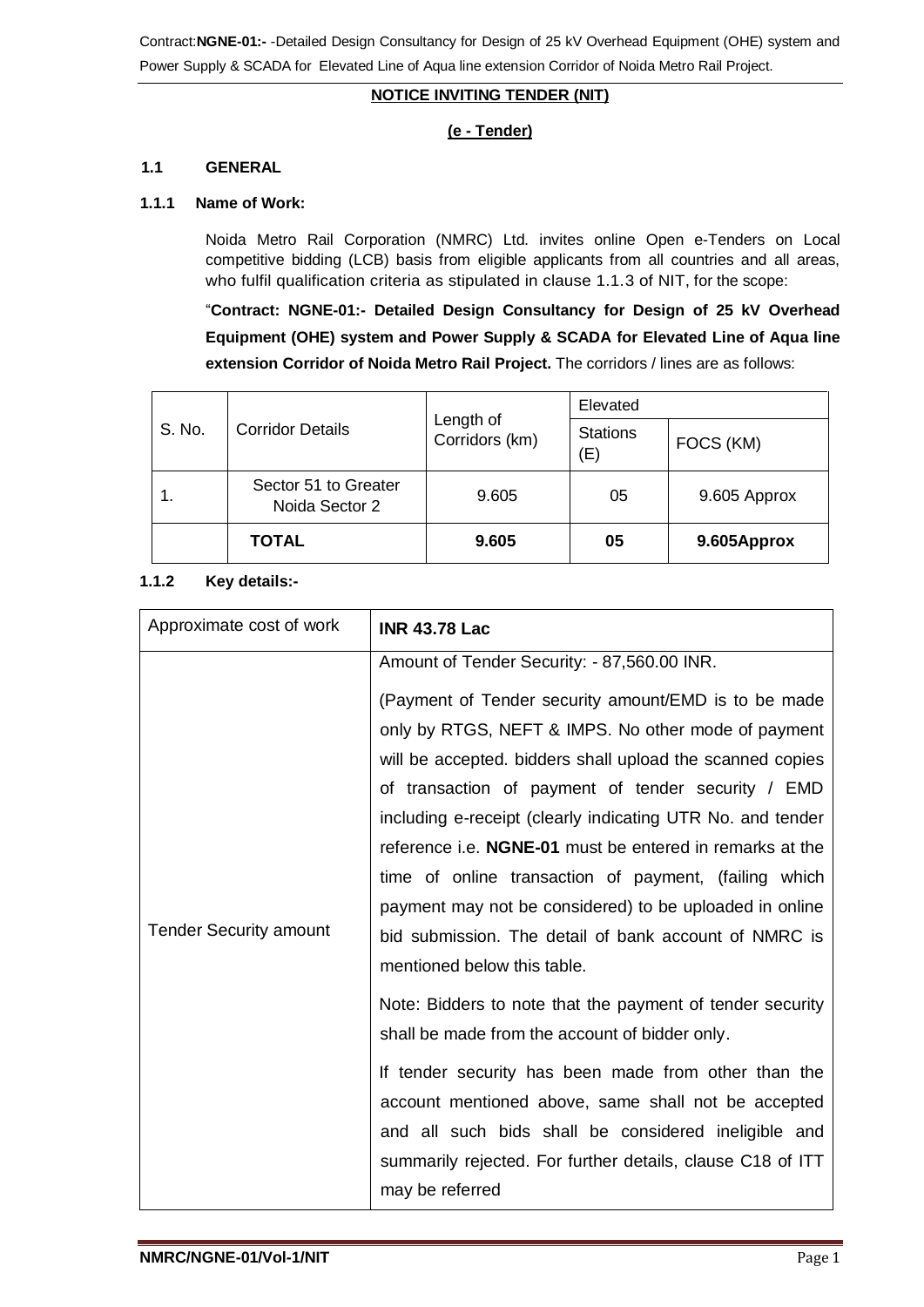| Completion period of the<br>Work              | 30 (Thirty) Months                                                                                                                                                                                                                                                                                                                                                                                                                                                                                                                                                                                                                                                                  |  |  |
|-----------------------------------------------|-------------------------------------------------------------------------------------------------------------------------------------------------------------------------------------------------------------------------------------------------------------------------------------------------------------------------------------------------------------------------------------------------------------------------------------------------------------------------------------------------------------------------------------------------------------------------------------------------------------------------------------------------------------------------------------|--|--|
| Tender documents on sale                      | From 06.05.2022 (from 1500 hrs) to 06.06.2022 (up to<br>1500 hrs) on e-tendering website http://etender.up.nic.in.<br>Tender document can only be obtained online after<br>of<br>registration<br>tenderer<br>the<br>website<br><b>on</b><br>http://etender.up.nic.in.<br>For further information in this regard bidders are advised to<br>contact on 0120-4344483/84                                                                                                                                                                                                                                                                                                                |  |  |
|                                               | INR 5,900/- (inclusive of 18% GST) Non Refundable                                                                                                                                                                                                                                                                                                                                                                                                                                                                                                                                                                                                                                   |  |  |
| Cost of Tender documents                      | (Payment of tender document cost/tender fee is to be<br>made only by RTGS, NEFT & IMPS. No other mode of<br>payment will be accepted. The details of bank account of<br>NMRC are mentioned below. The bidders are required to<br>upload scanned copies of transaction of payment of tender<br>document cost/tender fee including e-receipt (clearly<br>indicating UTR No. & tender reference i.e. NGNE-01 must<br>be entered in the remarks at the time of online transaction<br>of payment, failing which payment may not be considered)<br>at the time of online bid submission). (Copy of GST<br>registration no. to be provided along with Tender<br>document cost/ tender fee) |  |  |
| Last Date of Seeking<br>Clarifications        | 16.05.2022 up to 1700 Hrs.<br>Queries/clarifications from bidders after due date and time<br>shall not be acknowledged.<br>Bidders to note that seeking clarifications on the tender<br>shall be done by sending it either on registered official<br>email id<br>of<br>NMRC i.<br>e. nmrcrsandel@gmail.com,<br>nmrcnoida@gmail.com or on e-tendering portals only.<br>Seeking clarifications by fax or post will not be considered.                                                                                                                                                                                                                                                 |  |  |
| Pre-bid Meeting                               | 20.05.2022 at 1500 hrs                                                                                                                                                                                                                                                                                                                                                                                                                                                                                                                                                                                                                                                              |  |  |
| Last date of issuing<br>addendum (if any)     | 24.05.2022 at 1700 hrs<br>Queries/clarifications from bidders after due date and time<br>shall not be acknowledged.                                                                                                                                                                                                                                                                                                                                                                                                                                                                                                                                                                 |  |  |
| Date & time of Submission<br>of Tender online | Tender submission start date: 06.05.2022 (1500 hrs)<br>Tender submission end date: 06.06.2022 (1500 hrs)                                                                                                                                                                                                                                                                                                                                                                                                                                                                                                                                                                            |  |  |
| Date & time of opening of<br>Tender online    | 07.06.2022 at 1530 hrs                                                                                                                                                                                                                                                                                                                                                                                                                                                                                                                                                                                                                                                              |  |  |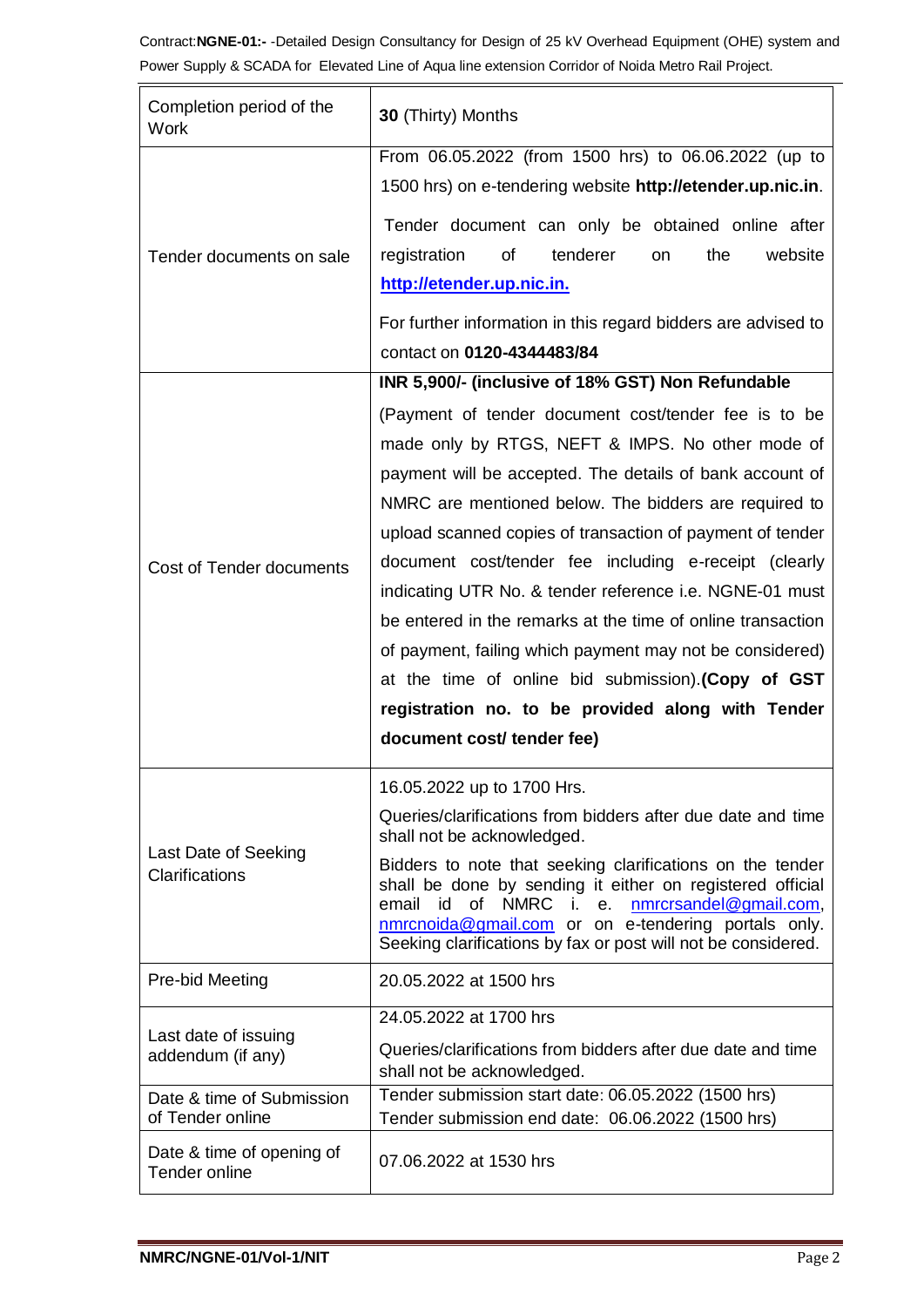| Authority for purchase of<br>tender documents, seeking<br><b>clarifications</b><br>and<br>submission of completed<br>tender documents<br>Place of pre-bid meeting |                                                                                                 | GM/Technical, Noida metro Rail Corporation Block- III, 3rd<br>Floor, Ganga Shopping Complex, Sector-29, Noida-<br>201301, Uttar Pradesh<br>email id: nmrcrsandel@gmail.com, nmrcnoida@gmail.com<br>Website: www.nmrcnoida.com |                              |                               |                                  |
|-------------------------------------------------------------------------------------------------------------------------------------------------------------------|-------------------------------------------------------------------------------------------------|-------------------------------------------------------------------------------------------------------------------------------------------------------------------------------------------------------------------------------|------------------------------|-------------------------------|----------------------------------|
| JV/Consortium<br>Not allowed                                                                                                                                      |                                                                                                 |                                                                                                                                                                                                                               |                              |                               |                                  |
| To facilitate payment of Tender Fee through RTGS, NEFT & IMPS, the details of bank<br>account of NMRC is mentioned below:                                         |                                                                                                 |                                                                                                                                                                                                                               |                              |                               |                                  |
| Name of<br><b>Bank</b>                                                                                                                                            | <b>Bank's Address</b>                                                                           |                                                                                                                                                                                                                               | <b>Account</b><br>Name & No. | <b>Account</b><br><b>Type</b> | <b>IFSC Code</b>                 |
| State Bank<br>Of India                                                                                                                                            | State Bank of India (04077) -<br>Sector 18, Noida , Gautam Budh<br>Nagar, Uttar Pradesh -201301 |                                                                                                                                                                                                                               | A/c No.<br>37707840592       | Current                       | <b>IFSC Code:</b><br>SBIN0004077 |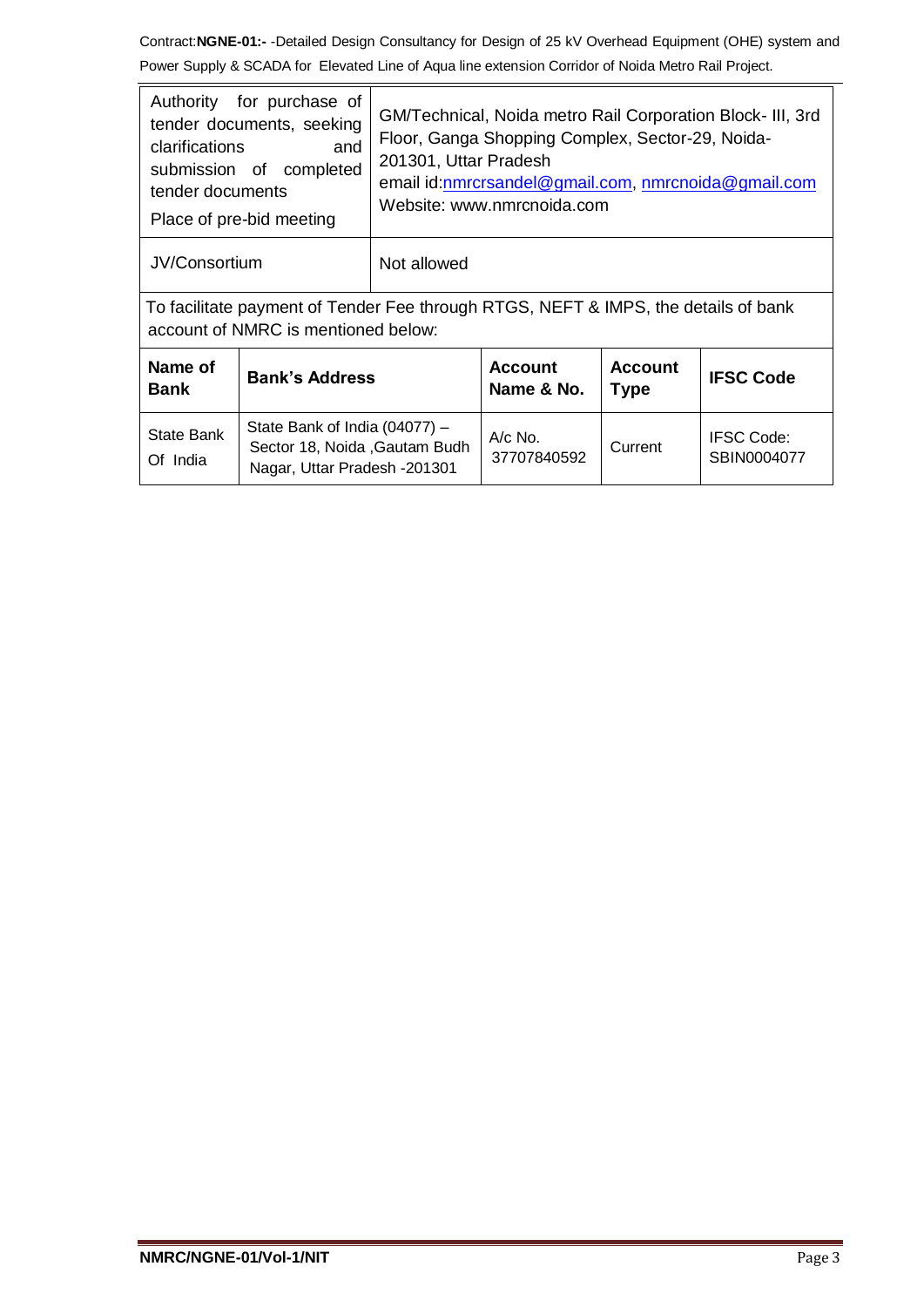# **QUALIFICATIONCRITERIA:**

## **1.1.3.1 Eligible Applicants:**

i. The tenders for this contract will be considered only from those tenderers (proprietorship firms, partnerships firms, Limited liability partnership (LLP), companies and corporation who meet requisite eligibility criteria prescribed in the sub-clauses of Clause 1.1.3 of NIT. **Joint** 

# **Ventures or Consortiums, are not allowed to participate in the tender.**

- ii. Deleted
- (b) A tenderer shall submit only one bid in the same tendering process, A tenderer who submits or participates in, more than one bid will cause all of the proposals in which the tenderer has participated to be disqualified. No tenderer can be a subcontractor while submitting a bid in the same bidding process.
- iii Tenderers shall not have a conflict of interest. All Tenderers found to have a conflict of interest shall be disqualified. Tenderers shall be considered to have a conflict of interest with one or more parties in this bidding process, if:
	- (a) a tenderer has been engaged by the Employer to provide consulting services for the preparation related to procurement for / on implementation of the project;
	- (b) a tenderer is any associates/affiliates (inclusive of parent firms) mentioned in subparagraph (a) above; or
	- (c) a tenderer lends, or temporarily seconds its personnel to firms or organisations which are engaged in consulting services for the preparation related to procurement for / or implementation of the project, if the personnel would be involved in any capacity on the same project.
- iv. The payment of the tender cost is acceptable from any account. However, tenderer shall submit such transaction details along with their tender submission on e-portal. If the same transaction reference number has been submitted for more than one bids, all such bids shall be considered ineligible and summarily rejected.
	- v. (a) NMRC/ Any Other Metro Organisation (100% owned by Govt.)/ Ministry of Housing & Urban Affairs/ Order of Ministry of Commerce, applicable for all Ministries must not have banned business with the tenderer as on the date of tender submission. The tenderer should submit undertaking to this effect in Appendix-19 of Form of Tender.
	- v. (b) Also no contract of the tenderer of the value more than 10% of NIT cost of work, executed, should have been rescinded / terminated by NMRC / any other Metro Organisation (100% owned by Govt.) after award during last 03 years (from the last day of the previous month of tender submission) due to non-performance of the tenderer. The tenderer should submit undertaking to this effect in **Appendix-19** of Form of Tender.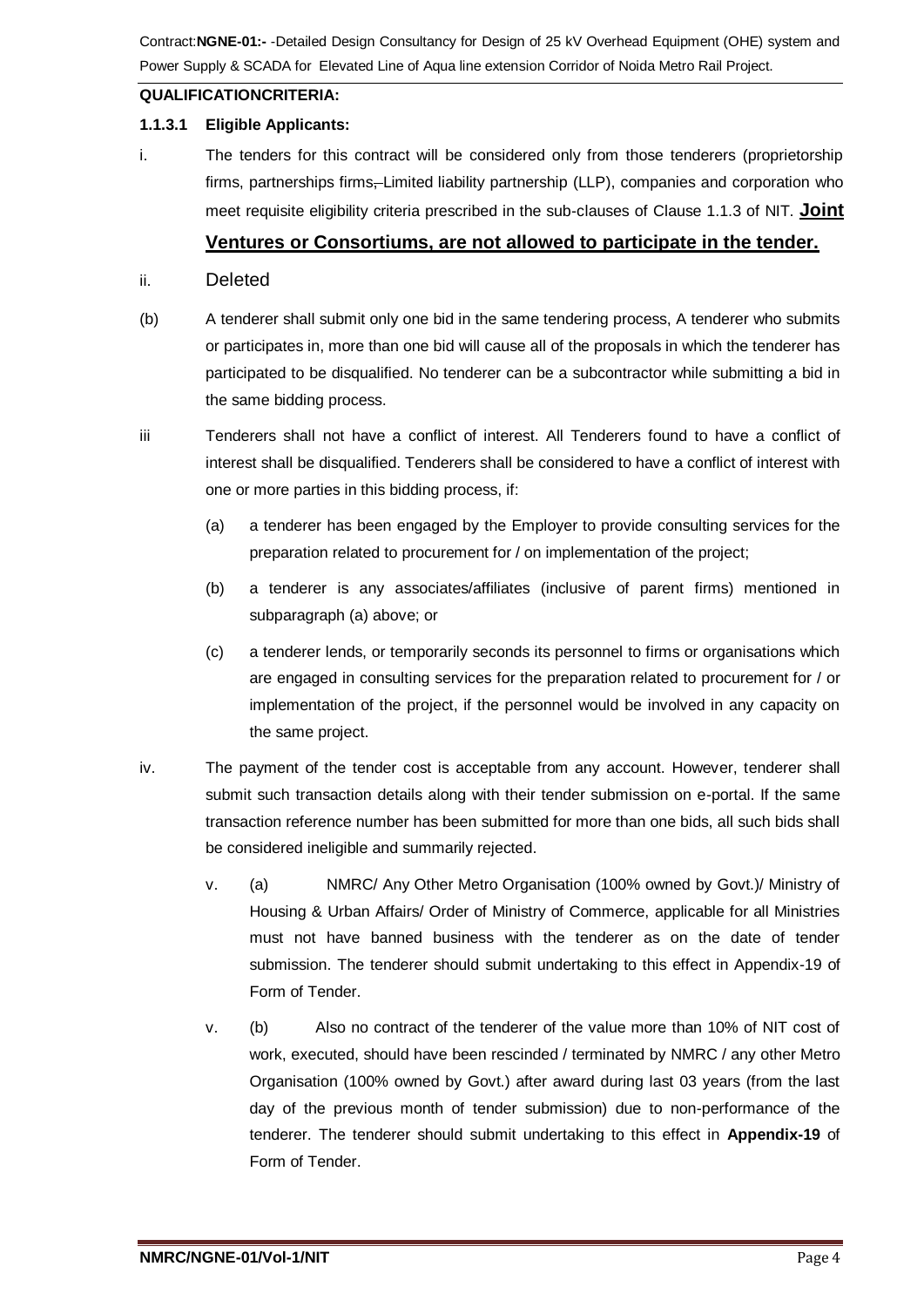- v. (c) The overall performance of the tenderer shall be examined for all the ongoing DDC works awarded by NMRC/ any other Metro Organisation (100% owned by Govt.) of value more than 40% of NIT cost of work and also for all the completed DDC works awarded by NMRC/ any other Metro Organisation (100% owned by Govt.) within last one year (from the last day of the previous month of tender submission), of value more than 40% of NIT cost of work. The tenderer shall provide list of all such works in the prescribed Performa given in **Appendix-19A** of the Form of Tender. The tenderer (all members in Case of JV/Consortium separately) may either submit satisfactory performance Certificate issued by the Client/ Employer for the works or give an undertaking regarding satisfactory performance of the work with respect to completion of work/execution of work (for ongoing works) falling which their tender submission shall not be evaluated and the tenderer shall be considered nonresponsive and non-compliant to the tender conditions. In case of non-submission of either satisfactory performance Certificate from Client /Employer or undertaking of satisfactory performance of any of the above work, the performance of such work shall be treated as unsatisfactory while evaluating the overall performance of tenderer in terms of Note (b) of **Appendix-19A**. In case of performance certificate issued by the client, same should not be older than three month (from the last day of the previous month of tender submission) for on-going works. **In case the tenderer does not have any work falling in above criteria, his performance will not be judged unsatisfactory.**
- v. (d) Tenderer for the works awarded by NMRC/ any other Metro Organisation (100% owned by Govt.) must have been neither penalised with liquidated damages of 10% (or more) of the contract value due to delay nor imposed with penalty of 10% (or more) of the contract value due to any other reason in any DDC works of value more than 10% of NIT cost of work, during last three years. The tenderer should submit undertaking to this effect in **Appendix-20** of Form of Tender.
- v. (e) If the tenderer does not meet the criteria stated in the Appendix 19 or Appendix 19A or Appendix 20, the tenderer shall be considered ineligible for participation in tender process and they shall be considered ineligible applicants in terms Clause 1.1.3.1 of NIT.
- v. (f) If there is any misrepresentation of facts with regards to undertaking submitted vide Appendix-19, or performance in any of the works reported in the Appendix 19A, or undertaking submitted vide Appendix-20, the same will be considered as "fraudulent practice" under Clause 37.33.1 (a) (ii) of GCC and the tender submission of such tenderers will be rejected besides taking further action as per Clause 37.33.1 (b) & 38.3 of GCC.
- vi. Tenderer must not have suffered bankruptcy/ insolvency during the last 5 years. The tenderer should submit undertaking to this effect in **Appendix-21** of Form of Tender.

## **vii. LEAD PARTNER/ NON SUBSTANTIAL PARTNERS/ CHANGE IN JV/CONSORTIUM**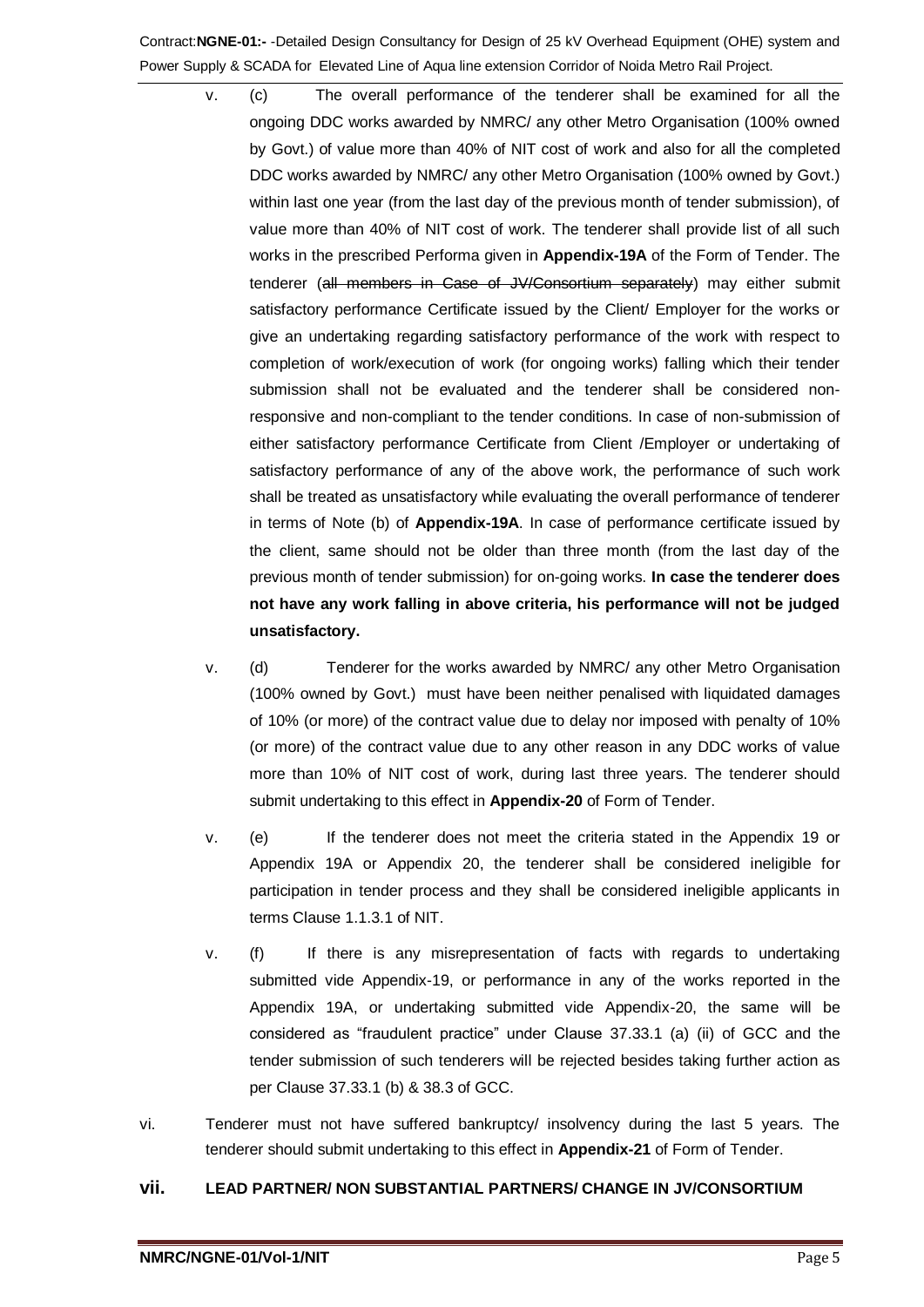## **Note: (Joint Ventures or Consortiums, are not allowed to participate in the**

# **tender.**

## **Deleted**

# **viii. Participation by Subsidiary Company / Parent Company with credential of other Company**

a) Applicant in the capacity of a Subsidiary Company as a single entity is not permitted to use the credential of its Parent Company and/or its Sister Subsidiary Company/ Companies..

b) Applicant in the capacity of a Parent Company as a single entity is not permitted to use the credential of its Subsidiary Company/ Companies.

# **ix. Purchase Preference to Class-1 Local Suppliers / Preference to Make in India:**

Only 'Class-I local supplier' and 'Class-II local suppliers' as defined, below, are eligible to participate for the subject tender.

a) Definitions:

i. 'Local content' means the amount of value added in India which shall, unless otherwise prescribed by the nodal ministry, be the total value of the item procured (excluding net domestic indirect taxes) minus the value of imported content in the item (including all custom duties) as a proportion of the total value, in percent.

ii. 'Class-I local supplier' means a supplier or service provider, whose goods, services or works offered for procurement, has local content equal to or more than 50%, as defined under the Order no. P-45021/2/2017-PP(BE-II) dated 04.06.2020 issued by department for Promotion of Industry and Internal Trade (DPIIT).Minimum local content for 'Class-I local supplier' shall be 60% for the subject tender.

iii. 'Class-II local supplier' means a supplier or service provider, whose goods, services or works offered for procurement, has local content more than 20% but less than 50%, as defined under the Order no. P-45021/2/2017-PP (BE-II) dated 04.06.2020 issued by department for Promotion of Industry and Internal Trade (DPIIT).

iv. 'Non–Local supplier' means a supplier or service provider, whose goods, services or works offered for procurement, has local content less than or equal to 20%, as defined under the Order no. P-45021/2/2017-PP(BE-II) dated 04.06.2020 issued by department for Promotion of Industry and Internal Trade (DPIIT).

v. 'L1 ' means the lowest tender or lowest bid or the lowest quotation received in a tender, bidding process or other procurement solicitation as adjudged in the evaluation process as per the tender or other procurement solicitation.

vi. 'Margin of purchase preference' means the maximum extent to which the price quoted by a "class-I local supplier" may be above the L1 for the purpose of purchase preference. Margin of purchase preference shall be 20% for the subject tender.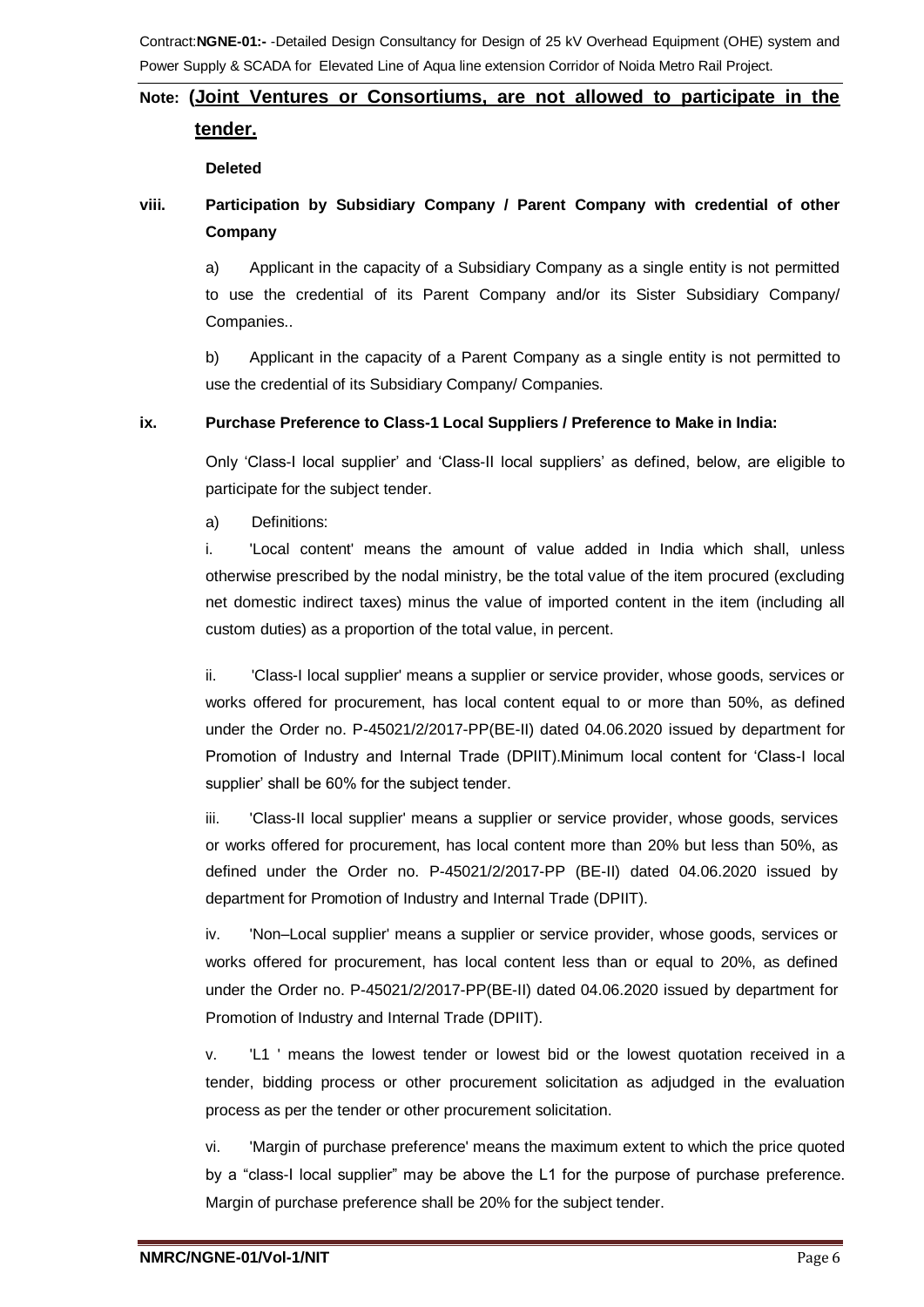**b)** Procedure for Purchase Preference in procurement of goods or works which are not divisible in nature: NOT APPLICABLE FOR THE SUBJECT TENDER:

i. Among all qualified bids, the lowest bid will be termed as L1. If L1 is Class – I local supplier, the contract for full quantity will be awarded to L1.

ii. If L1 bid is not Class – I local supplier, 50% of the order quantity shall be awarded to L1.Thereafter, the lowest bidder among the Class– I local suppliers, will be invited to match the L1 price for there maining 50% quantity subject other Class–I local supplier's quoted price falling within the margin of purchase preference, and contract for that quantity shall be awarded to such Class – I local supplier subject to matching the L1 price.

iii. In case such lowest eligible 'Class–I local supplier' fails to match the L1 price or accepts less than 'the offered quantity, then next higher Class–I local supplier within the margin of purchase preference shall be invited to match the L1 price for remaining quantity and soon, and contract shall be awarded accordingly.

iv. In case some quantity is still left uncovered on Class–I local suppliers, then such balance quantity may also be ordered on the L1 bidder.

**c)** Procedure for Purchase Preference to 'Class-I local supplier' in procurement of goods or works which are not divisible in nature and in procurement of services where the bid is evaluated on price alone: **APPLICABLE FOR THE SUBJECT TENDER.**

i. Among all qualified bids, the lowest bid will be termed as L1. If L1 is Class-I local supplier, the contract will be awarded to L1.

ii. If L1 is not from a Class-I local supplier, the lowest bidder among the Class-I local suppliers, will be invited to match the L1 price subject to Class-I local supplier's quoted price falling within the margin of purchase preference, and the contract shall be awarded to such 'Class-I local supplier' subject to matching the L1 price.

iii. In case such lowest eligible 'Class-I local supplier' fails to match the L1 price, the 'Class- I local supplier' with the next higher bid within the margin of purchase preference shall be invited to match the L1 price and so on and contract shall be awarded accordingly.

iv. In case, none of the 'Class-I local supplier' within the margin of purchase preference matches theL1 price, then the contract may be awarded to the L1 bidder.

d) Local content and verification of local content:

i. The 'Class – I local supplier' / 'Class – II local supplier' at the time of tender, bidding or solicitation shall be required to indicate percentage of minimum local content and provide selfcertification that the item offered meets the minimum local content requirement for 'Class-I local supplier'/ 'Class-II local supplier', as the case may be. They shall also give details of the location(s) at which the local value addition is made.

ii. In case of procurement for a value in excess of Rs. 10 Crores, the 'Class-I local supplier'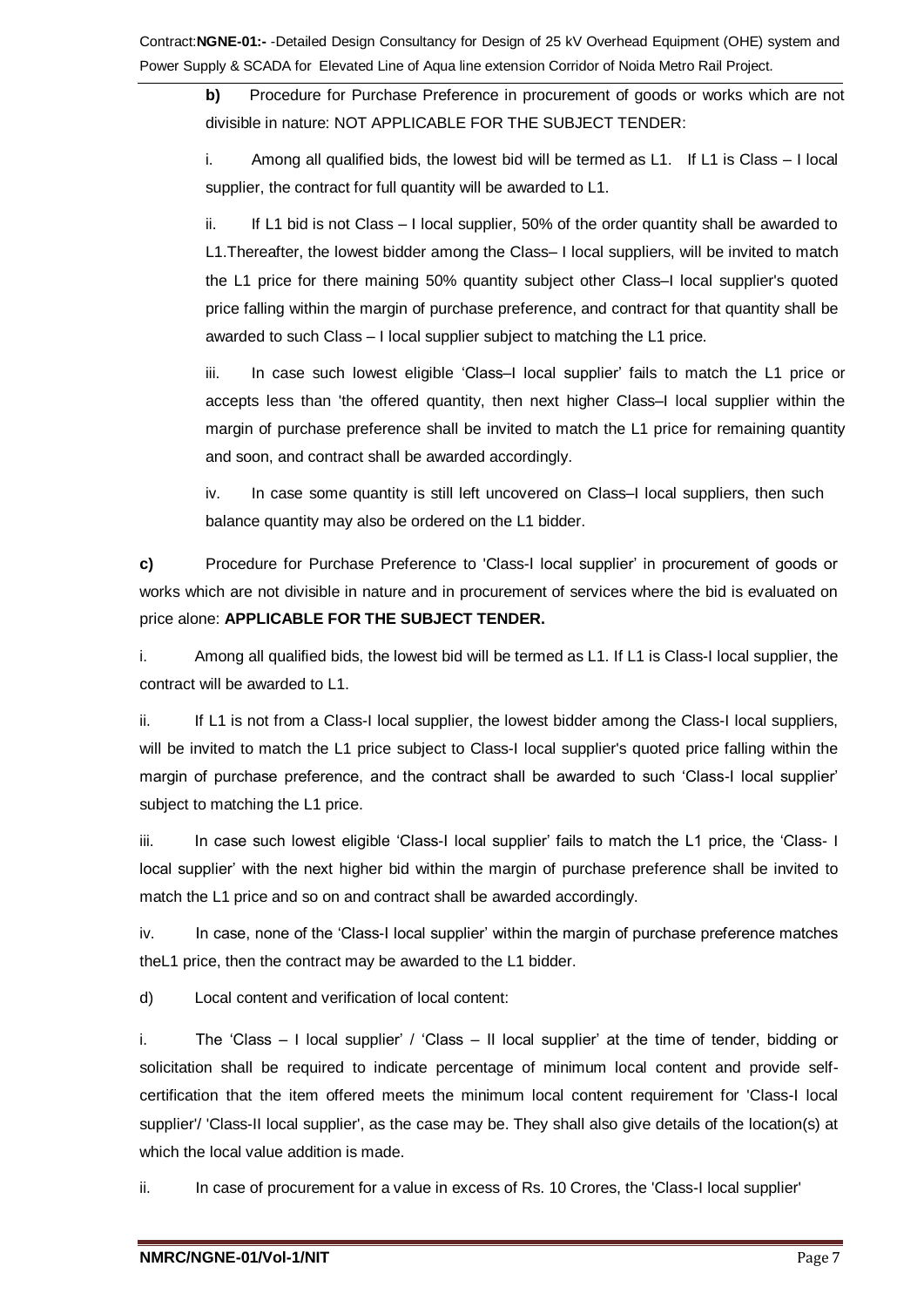/ 'Class-II local supplier' shall be required to provide a certificate from the statutory auditor or cost auditor of the company (in case of companies) or from a practicing cost accountant or practicing chartered accountant (in respect of suppliers other than companies) giving the percentage of local content after completion of works to the Engineer.

iii. If any false declaration regarding local content is found, the company shall be debarred for a period of three years from participating in tenders of all metro rail companies.

iv. Supplier / bidder shall give the details of the local content in a format attached as Appendix – 23 and Appendix – 24 of FOT duly filled to be uploaded along with the technical bid. In case, bidder do not upload Appendix – 23 and Appendix – 24 of Form of Tender (FOT) duly filled along with their technical bid, supplier/bidder shall be considered as 'Non-local supplier' and will not be eligible to participate for estimated value of purchases up to Rs. 200 Crores except global tender enquiries in terms of clause 3(b) of Order no. P-45021/2/2017-PP(BE-II)dated 04.06.2020 issued by Department for Promotion of Industry and Internal Trade(DPIIT).

## e) Complaints relating to implementation of Purchase Preference

Fees for such complaints shall be Rs. 2 Lakh or 1 % of the value of the local item being procured (subject to maximum of Rs. 5 Lakh), whichever is higher. In case the complaint is found to be incorrect, the complaint fee shall be forfeited. In case, the complaint is upheld and found to be substantially correct, deposited fee of the complainant would be refunded without any interest.

# x. "Restriction of Bidders from Countries sharing Land Borders with India"**(Joint Ventures or Consortiums, are not allowed to participate in the tender.**

Any bidder from a country which shares a land border with India will be eligible to bid either as a single entity or as a member of  $a$  JV / Consortium with others, in any procurement whether of goods, services (including consultancy services and non-consultancy services) or works (including turnkey projects) only if the bidder is registered with the Competent Authority. The Competent Authority for registration will be the Registration Committee constituted by the Department for Promotion of Industry and Internal trade (DPIIT). Political & Security clearance from the Ministries of External and Home Affairs respectively will be mandatory. However, above condition shall not apply to bidders from those countries (even if sharing a land border with India) to which the Government of India has extended lines of credit or in which the Government of India is engaged in development projects. Updated lists of countries to which lines of credit have been extended or in which development projects are undertaken are given in the website of the Ministry of External Affairs.

"The successful bidder shall not be allowed to sub-contract works to any contractor from a country which shares a land border with India unless such contractor is registered with the Competent Authority".

Definitions pertaining to "Restriction of Bidders from Countries sharing Land Borders with India" Clause:

"Bidder" (including the term 'tenderer', 'consultant' 'vendor' or 'service provider' in certain contexts) means any person or firm or company, including any member of a consortium or joint venture (that is an association of several persons, or firms or companies), every artificial juridical person not falling in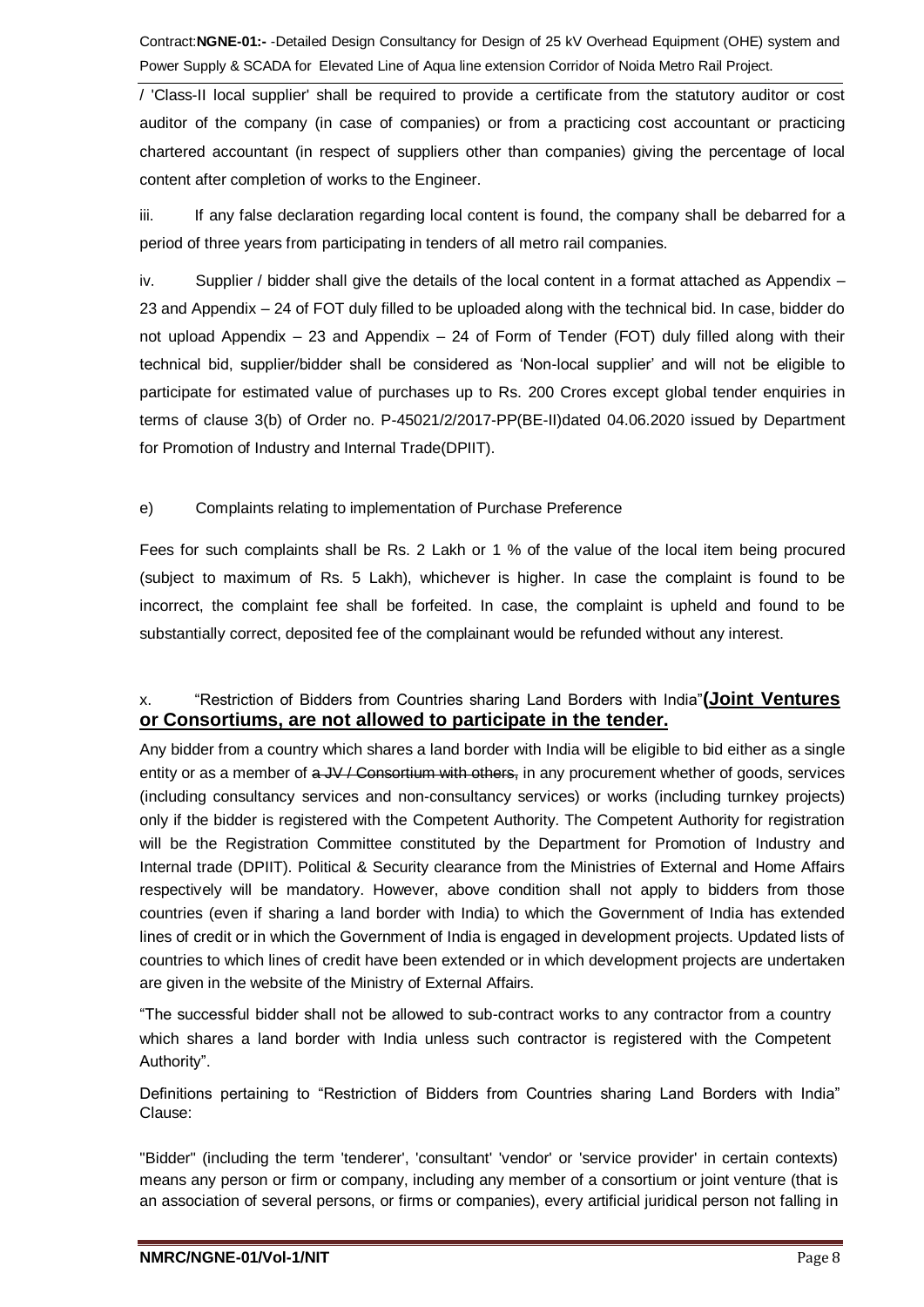any of the descriptions of bidders stated herein before, including any agency, branch or office controlled by such person, participating in a procurement process."Bidder from a country which shares a land border with India" means:

a) An entity incorporated, established or registered in such a country; or

b) A subsidiary of an entity incorporated, established or registered in such a country; or

c) An entity substantially controlled through entities incorporated, established or registered in such a country; or

d) An entity whose beneficial owner is situated in such a country; or

e) An Indian (or other) agent of such an entity; or

f) A natural person who is a citizen of such a country; or

g) A consortium or joint venture where any member of the consortium or joint venture falls under any of the above

"Beneficial owner" will be as under:

i In case of a company or Limited Liability Partnership, the beneficial owner is the natural person(s), who, whether acting alone or together, or through one or more juridical person(s), has a controlling ownership interest or who exercises control through other means.

### Explanation-

a) "Controlling ownership interest" means ownership of, or entitlement to, more than twenty- five per cent of shares or capital or profits of the company;

b) "Control" shall include the right to appoint the majority of the directors or to control the management or policy decisions, including by virtue of their shareholding or management rights or shareholders agreements or voting agreements;

ii In case of a partnership firm, the beneficial owner is the natural person(s) who, whether acting alone or together, or through one or more juridical person, has ownership of entitlement to more than fifteen percent of capital or profits of the partnership;

iii In case of an unincorporated association or body of individuals, the beneficial owner is the natural person(s), who, whether acting alone or together, or through one or more juridical person, has ownership of or entitlement to more than fifteen percent of the property or capital or profits of such association or body of individuals;

iv Where no natural person is identified under (i) or (ii) or (iii) above, the beneficial owner is the relevant natural person who holds the position of senior managing official;

v In case of a trust, the identification of beneficial owner(s) shall include identification of the author of the trust, the trustee, the beneficiaries with fifteen percent or more interest in the trust and any other natural person exercising ultimate effective control over the trust through a chain of control or ownership.

"Agent" is a person employed to do any act for another, or to represent another in dealings with third persons.

## **1.1.3.2 Minimum Eligibility Criteria:**

**A. Work Experience:** The Tenderers will be qualified only if they have successfully completed work(s), completion date(s) of which falling during last seven years ending last day of the month previous to the month of tender submissions given below **(tenderer shall upload Appendix-17 of FOT):**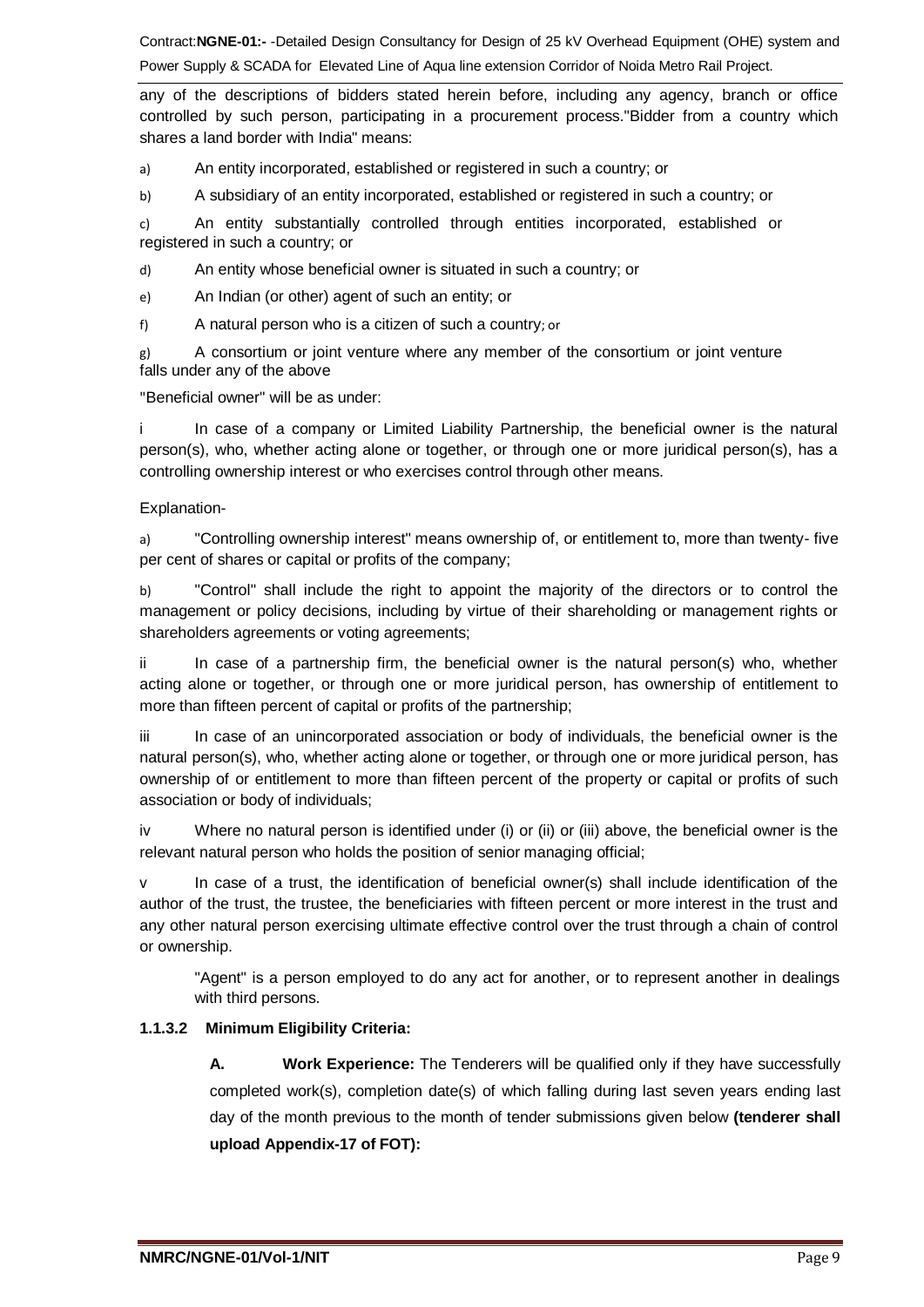## i. At least One **"similar work"** of value of **INR 35.02 Lakh** or more.

#### **OR**

ii. Two **"**similar **work**s**"** each of value of **INR 21.89 Lakh** or more.

#### **OR**

iii. Three "**similar works**" each of value of **INR 17.51 Lakh** or more.

**The similar nature of work shall involve Detailed design of any one of the following combination of major activities defined below of these in any metro/railway/suburban railway system:-**

Combination of Activities:

- a. 25kV AC Flexible OHE only
- b. 25kV AC Flexible OHE & 33/11/0.415 kV AC or higher substations
- c. 25kV AC Flexible OHE & SCADA
- d. 25kV AC Flexible OHE & 33/11/0.415 kV AC or higher substations & SCADA
- Note:1. The Bidder must have experience of design of 25 kV OHE works on viaduct / longbridges or on other mainlines / sub urban sections for at least 5.0 Rkm in a Single work in any metro/railway/suburban railway system.
	- 2. Value of successfully completed portion of similar work in any on-going composite work (work involving other than similar work also) up to last day of the month previous to the month of tender submission will also be considered for qualification of work experience criteria subject to completion of entire scope of similar work in a composite work.
		- **II. Deleted.**
		- **III. Deleted**.

## **Notes: JV /Consortium (Not Allowed)**

- **a)** Deleted
- b) The tenderer shall submit details of works executed by them in the Performa prescribed in Appendix-17 & 17A of FOT for the works to be considered for qualification of work experience criteria. Documentary proof such as completion certificates from client clearly indicating the nature/scope of work, actual completion cost and actual date of completion for such work should be submitted. **The offers submitted without this documentary proof shall not be evaluated.** In case the work is executed for private client, copy of work order, bill of quantities, bill wise details of payment received certified by C.A., T.D.S certificates for all payments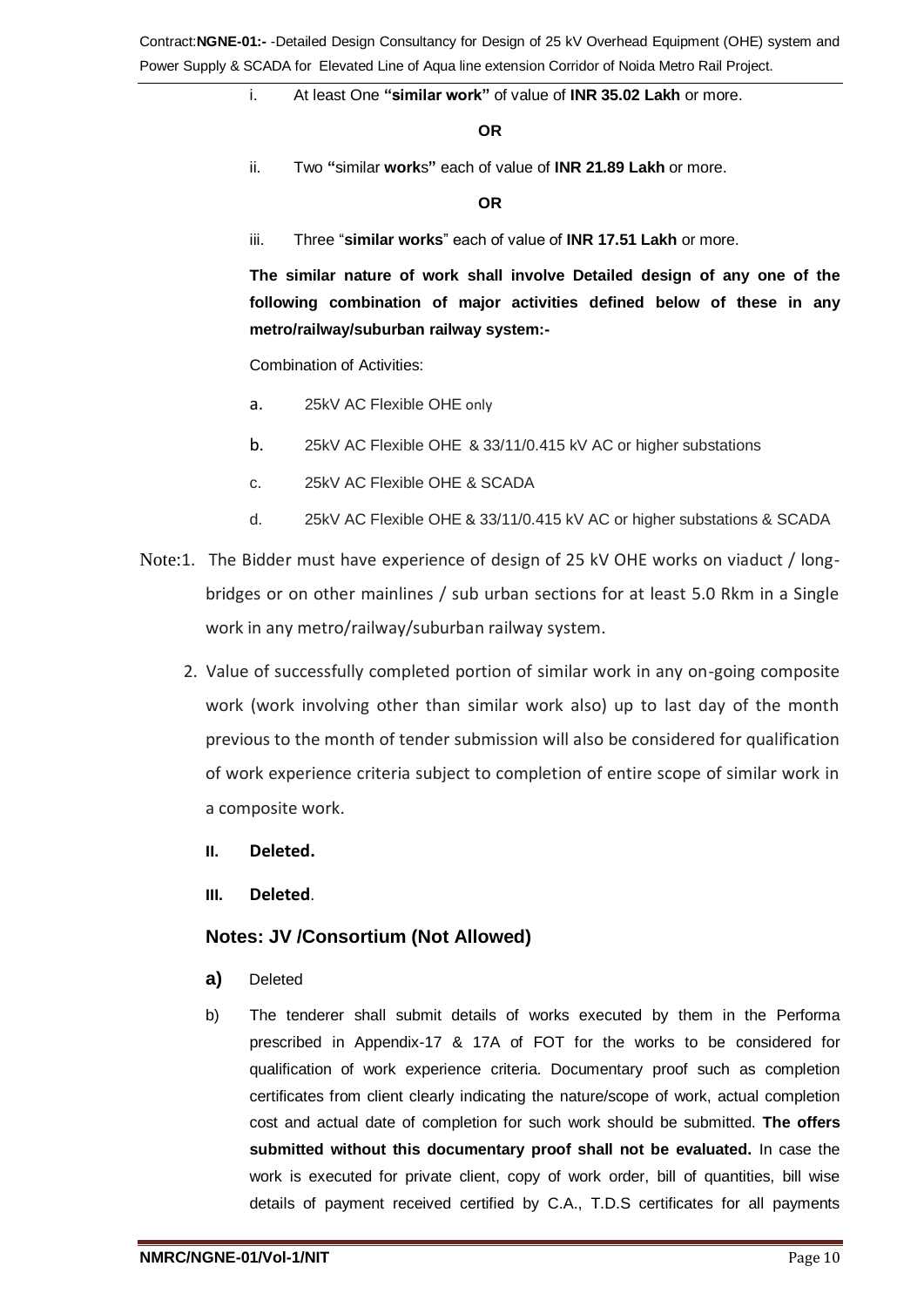received and copy of final/last bill paid by client shall be submitted.

- c) Only fully completed works during last seven years ending last day of the month previous to the month of tender submission shall be taken into consideration for meeting work experience criteria.
- d) For fully completed works, value of work done shall be updated to last day of the month previous to the month of tender submission price level assuming 5% inflation for Indian Rupees every year per year.
- e) In case of joint venture / Consortium, full value of the work, if done by the same joint venture shall be considered. However, if the qualifying work(s) were done by them in JV/Consortium having different constituents, then the value of work as per their percentage participation in such JV/Consortium shall be considered.**(Joint Ventures or Consortiums, are not allowed to participate in the tender.**
- f) If the above work(s) i.e. "similar work" comprise(s) other works, then client's certificate clearly indicating the amount of work done in respect of the "similar work" shall be furnished by the tenderer in support of work experience along-with their tender submissions.
- g) Only work experience certificate having stamp of Name and Designation of officer along with the Name of client shall be considered for evaluation. However, if any work experience certificate has been issued prior to 31.09.2021, same shall be considered for evaluation even if it is not stamped.
- **B. Financial Standing:**The Tenderers will be qualified only if they have minimum financial capabilities as below:
	- **i)** T1-Liquidity: Not used.
	- **ii)** T2 Profitability: Profit before tax (PBT during any of the financial year should be positive during immediately preceding 3 financial years.)
	- **iii)** T3 Net Worth: Not used.
	- **iv) T4 - Annual Turnover:** The average annual turnover of last three financial years ending on 31<sup>st</sup> march of the previous financial year, should be at least **43.78 lakhs.**

# **JV/Consortium (Not Allowed)**

The average annual turnover of JV will be based on percentage participation of each member.

*Example:* Let Member-1 has percentage participation = M and Member - 2 has =N. Let the average annual turnover of Member-1 is 'A' and that of Member-2 is 'B', then the average annual turnover of JV/JVA/Consortium will be

 $=AM+BN$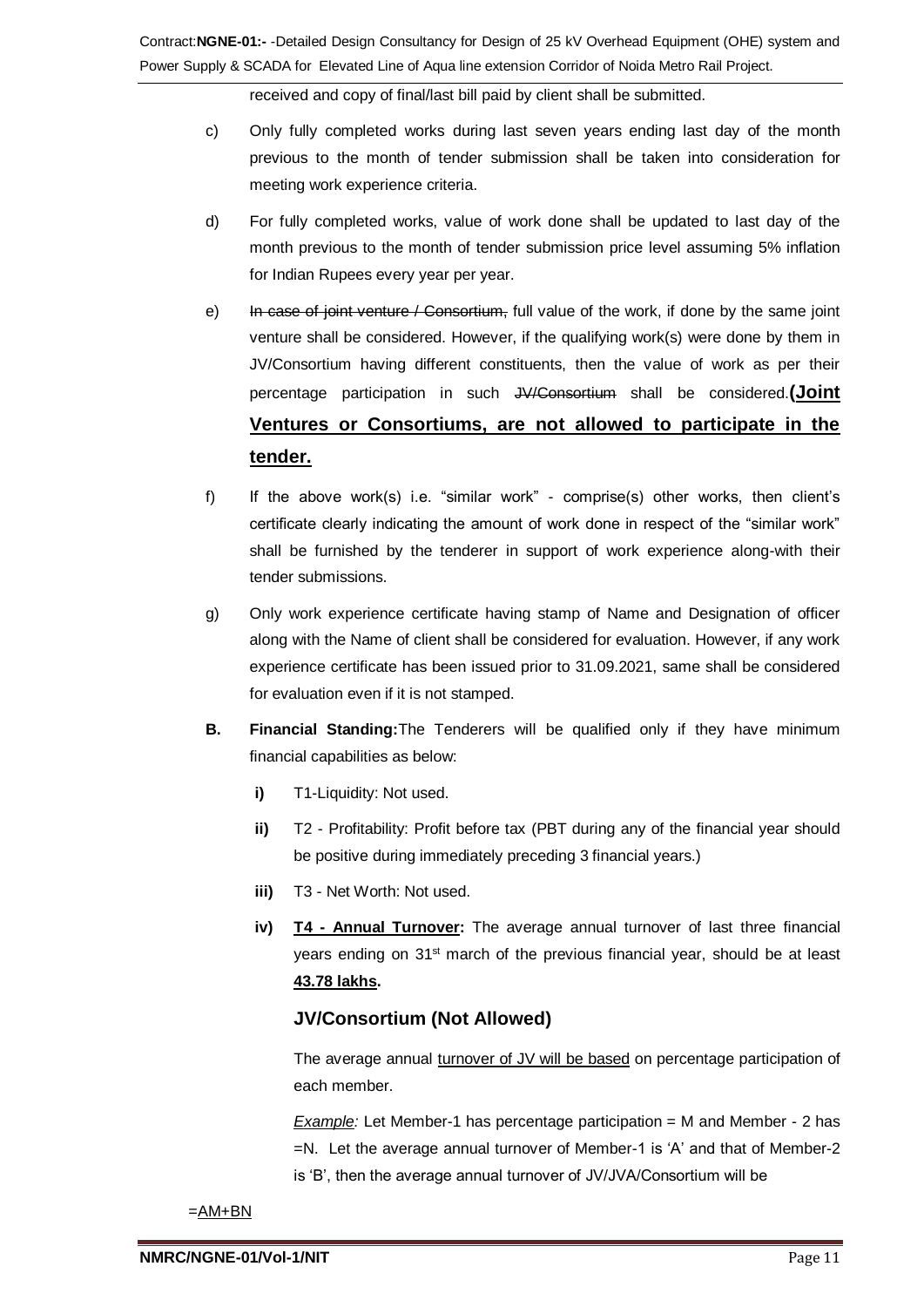100

### **Notes :**

Average annual turnover of the applicant will be based on last 3 years audited balance sheet. In case audited balance sheet of the last year is not made available by the bidder, he has to submit an affidavit certified by Chartered Accountant that 'the balance sheet has actually not been audited so far'. In such a case, the average of turnover of previous 2 years will be taken into consideration for evaluation. If audited balance sheet of any year other than the last year is not submitted, the tenderer will be considered as nonresponsive.

### **1.1.3.3 Bid Capacity Criteria:**

**Bid Capacity:** The tenderers will be qualified only if their available bid capacity is more than the approximate cost of work as per NIT. Available bid capacity will be calculated based on the following formula:

### **Available Bid Capacity = 2\*A\*N – B**

Where,

 $A =$  Maximum of the value of DDC works executed in any one year during the last three financial years (updated to last day of the month previous to the month of tender submission price level assuming 5% inflation for Indian Rupees every year.

 $N = No$ . of years prescribed for completion of the work

 $B =$  Value of existing commitments (as on last day of the month previous to the month of tender submission) for on-going DDC works during period of **30 months** w.e.f. from the first day of the month of tender submission.

### **Notes:**

- a) Financial data for latest last three financial years has to be submitted by the tenderer in **Appendix-15 of FOT** along with audited financial statements. The financial data in the prescribed format shall be certified by the Chartered Accountant with his stamp and signature in original with membership number and firm registration number and UDIN
- b) Value of existing commitments for on-going DDC work during period of **30 months** w.e.f from the first day of the month of tender submission has to be submitted by the tenderer in Appendix**-16 of FOT**. These data shall be certified by the Chartered Accountant with his stamp and signature in original with membership number and firm registration number and UDIN
- c) **Deleted.**
- **1.1.3.3.1**The tender submission of tenderers, who do not qualify the minimum eligibility criteria & bid capacity criteria stipulated in the clauses 1.1.3.2 to 1.1.3.3 above, shall not be considered for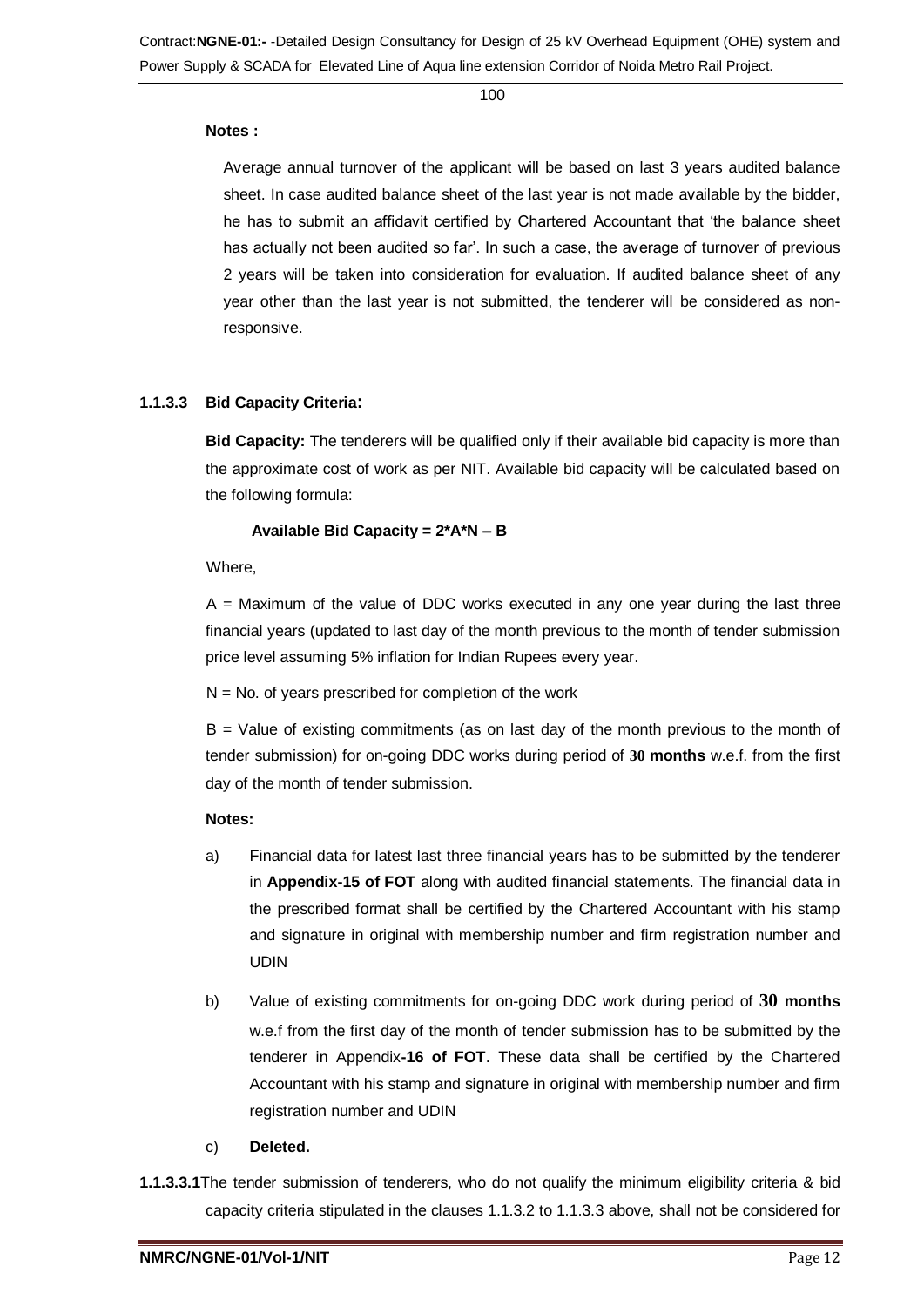further evaluation and therefore rejected. The mere fact that the tenderer is qualified as mentioned in sub clause 1.1.3.2 to 1.1.3.3 shall not imply that his bid shall automatically be accepted. The same should contain all technical data as required for consideration of tender prescribed in the ITT.

In case of mismatch in financial data in the submitted documents i.e. in Chartered Accountant certified documents and data in audited balance sheet, the data from the audited balance sheets shall prevail.

## **1.1.3.4 Minimum Key Staff requirement –**

The tenderer should be able to mobilize a project team as per the Educational/professional profile given in the Annexure-3ofITT.

| S. No. | <b>Description</b>                                                         | <b>Requirement</b><br>(in nos.) | <b>Experience</b><br><b>Required</b> | <b>Minimum Time</b><br>Period of<br><b>Deployment</b><br>(Man month) |
|--------|----------------------------------------------------------------------------|---------------------------------|--------------------------------------|----------------------------------------------------------------------|
| 1      | <b>Chief Project Manager</b>                                               |                                 | 10 Years                             | During the                                                           |
| 2      | <b>Systems Design</b><br>Engineer for each<br>system as per<br>requirement |                                 | 8 years in relevant<br>field.        | <b>Currency of</b><br>the Contract<br>as required                    |
| 3.     | <b>Supporting Staff</b>                                                    | As required                     |                                      |                                                                      |

Project Organization should be as under:

Note: The Chief Project Manager and System Design Engineer must have an experience of successful design, as applicable, of one such similar project in any of the metro organisation during last 7 yrs.

D-Design Period: Till the completion of activities 01 to 5 in Appendix C (Schedule of Payment) of Volume-4 (Financial Package).

## **1.1.4 The Tender documents consist of:**

## **Volume 1**

Notice Inviting Tender

Instructions to Tenderers (including Annexures)

Form of Tender (including Appendices)

# **Volume 2**

General Conditions of Contract

Special Conditions of Contract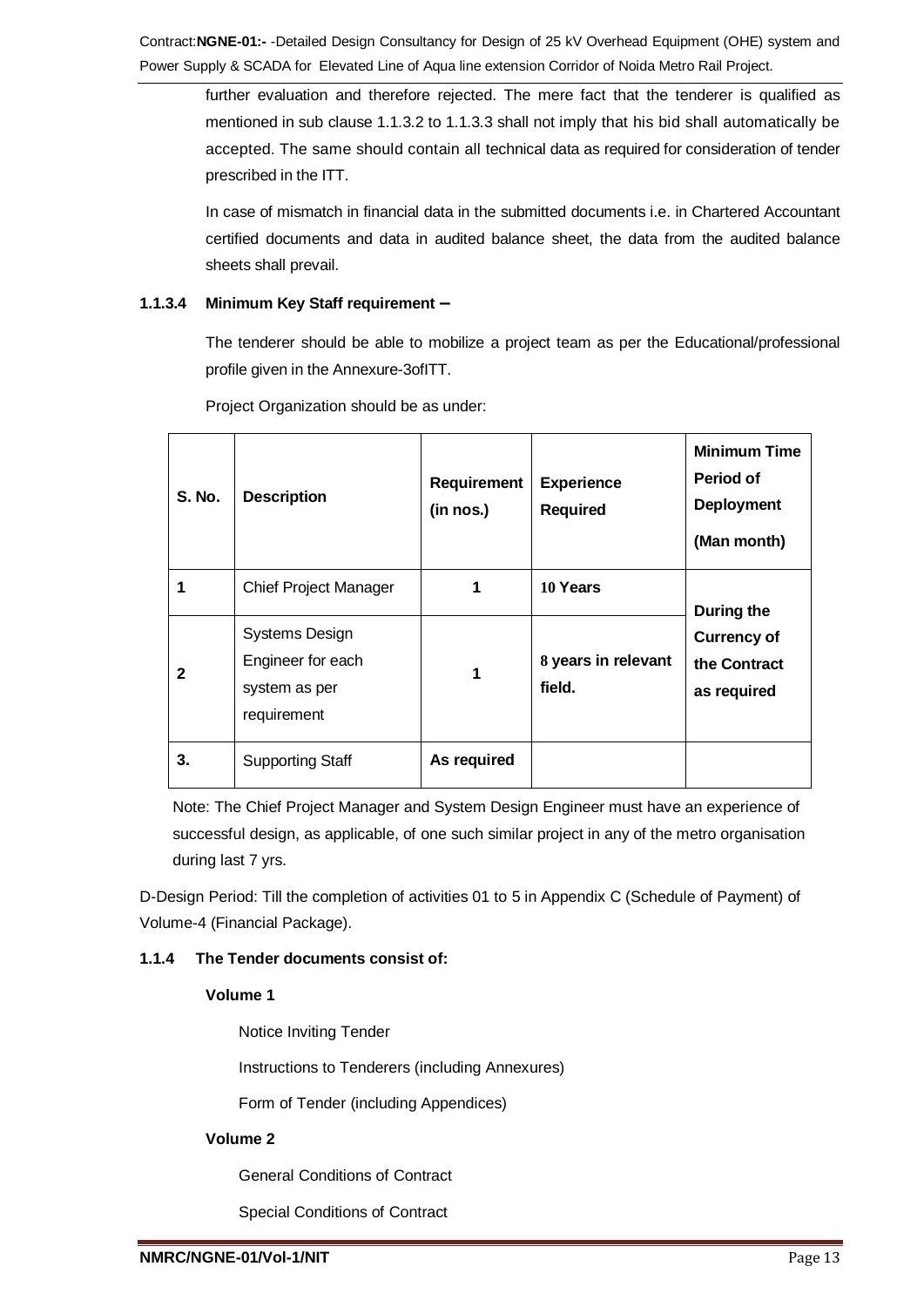## **Volume 3**

Scope of Work

Outline Design Criteria

### **Volume 4**

Financial Package

- 1.1.5 The Tenderers may obtain further information/ clarification, if any, in respect of these tender documents from the office of GM/Technical, Block-III, 3rd Floor, Ganga Shopping complex, Sector-29, Noida-201301 Uttar Pradesh
- 1.1.6 All tenderers are hereby cautioned that tenders containing any material deviation or reservations as described in Clause. **E 4.0** of "Instructions to Tenderers" and/or minor deviation without quoting the cost of withdrawal shall be considered as non-responsive and is liable to be rejected.
- 1.1.7 The intending Tenderers must be registered on e-tendering portal **http://etender.up.nic.in.** Those who are not registered on the e-tendering portal shall be required to get registered beforehand. If needed they can be imparted training on 'online tendering process'. After registration, the tenderer will get user id and password. On login, tenderer can participate in tendering process and can witness various activities of the process.
- 1.1.8 The authorized signatory of intending tenderer, as per Power of Attorney (POA), must have valid class-II or Class-III digital signature. The tender document can only be downloaded or uploaded using class-II or Class-III digital signature of the authorized signatory. However, the tenderer shall upload their tender on **http://etender.up.nic.in** using class-II or class-III digital signature of the authorized signatory only.
- 1.1.9 Tender submissions shall be done online on**http://etender.up.nic.in** after uploading the mandatory scanned documents towards cost of tender documents such as scanned copies of transaction of payment i.e. RTGS, NEFT & IMPS towards Tender Security such as Bank Guarantee or Demand Draft or Pay Order or Banker's Cheque from a Scheduled commercial bank based in India or scanned copies of transaction of payment i.e. RTGS, NEFT & IMPS (and other documents as stated in the tender document.) Instructions for online bid submission are furnished hereinafter.
- 1.1.10 Tender submissions shall be done online on **http://etender.up.nic.in** after uploading the mandatory scanned documents towards cost of tender documents such as scanned copies of transaction of payment i.e. RTGS, NEFT & IMPS towards Tender Security such as Bank Guarantee or Demand Draft or Pay Order or Banker's Cheque from a Scheduled commercial bank based in India or scanned copies of transaction of payment i.e. RTGS, NEFT & IMPS (and other documents) as stated in the tender document. Instructions for online bid submission are furnished hereinafter. Submission of Tenders shall be closed on etendering website of NMRC at the date & time of submission prescribed in NIT after which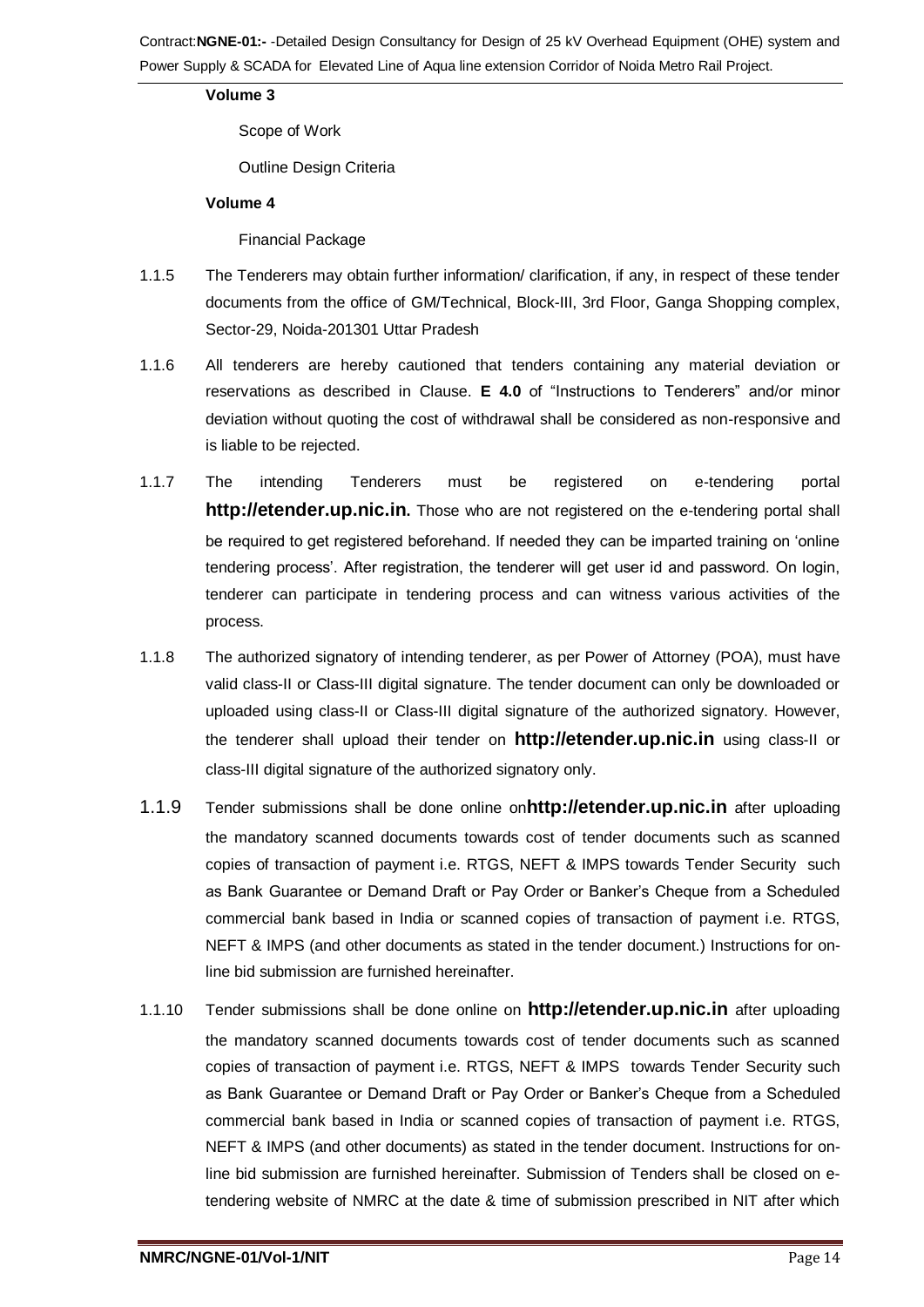no tender shall be accepted.

It shall be the responsibility of the bidder / tenderer to ensure that his tender is submitted online on e-tendering website http://etender.up.nic.before the deadline of submission. NMRC will not be responsible for non-receipt of tender documents due to any delay and/or loss etc.

Tenders shall be valid for a period of 180 days (both days inclusive i.e. the date of submission of tenders and the last date of period of validity of the tender) from the date of submission of Tenders.

- **1.1.11** NMRC reserves the right to accept or reject any or all proposals without assigning any reasons. No tenderer shall have any cause of a**ct**ion or claim against the NMRC for rejection of his proposal**.**
- **1.1.12** Tenderers are advised to keep in touch with e-tendering portal http://etender.up.nic.infor updates.
- 1.1.13 For any complaints tenderers may contact NMRC or competent authority.

**GM/Technical Noida Metro Rail Corporation Ltd.**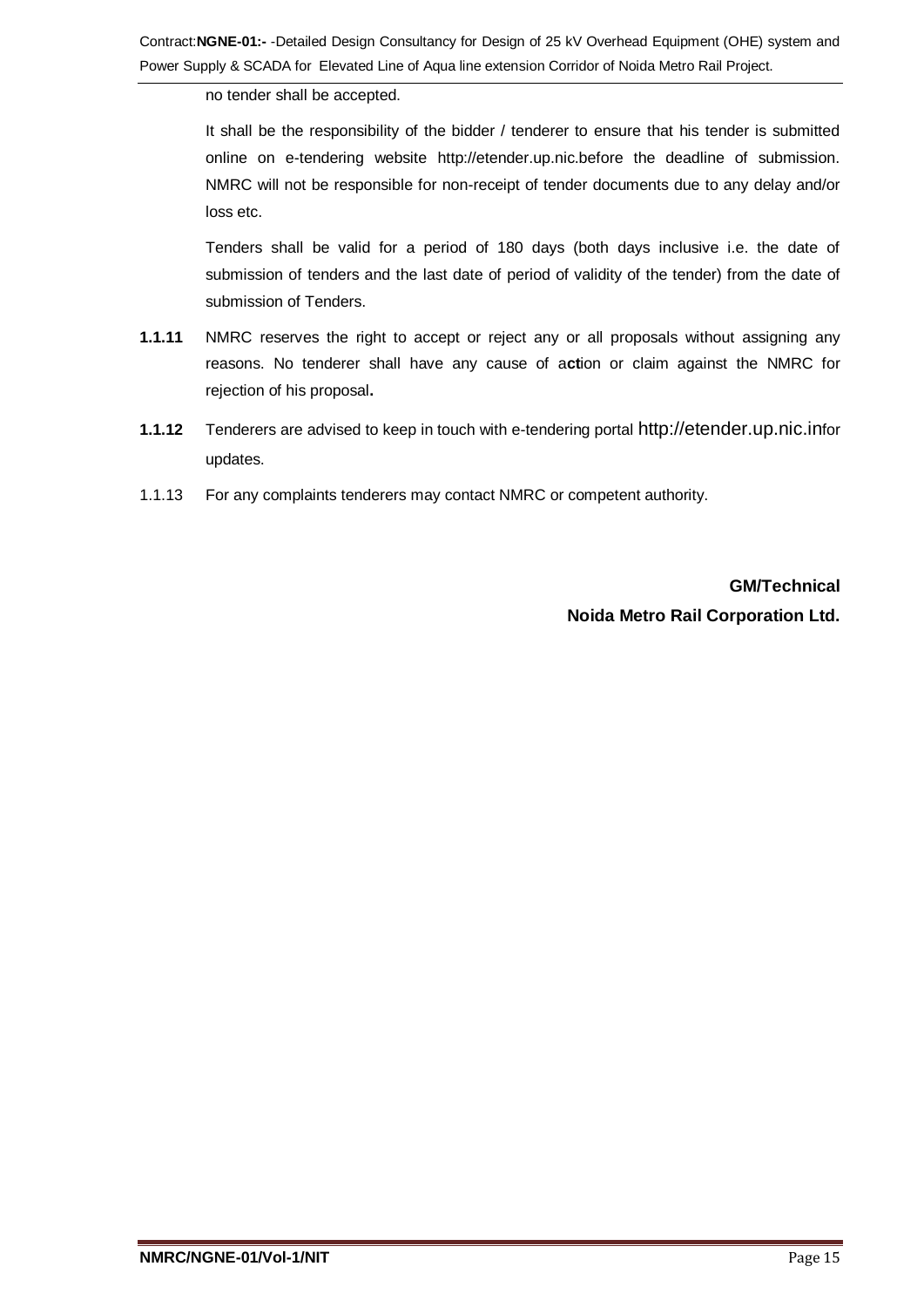## **Instructions for Online Bid Submission:**

The bidders are required to submit soft copies of their bids electronically on the UP Portal, using valid Digital Signature Certificates. The instructions given below are meant to assist the bidders in registering on the UP Portal, prepare their bids in accordance with the requirements and submitting their bids online on the UP Portal.

More information useful for submitting online bids on the UP Portal may be obtained at: http://etender.up.nic.in **REGISTRATION**

- 1) Bidders are required to enrol on the e-Procurement module of the e-Procurement system Govt. Of Uttar Pradesh Portal (URL: http://etender.up.nic.in) by clicking on the link "**Online bidder Enrolment**" on the UP Portal which is free of charge.
- 2) As part of the enrolment process, the bidders will be required to choose a unique username and assign a password for their accounts.
- 3) Bidders are advised to register their valid email address and mobile numbers as part of the registration process. These would be used for any communication from the UP Portal.
- 4) Upon enrolment, the bidders will be required to register their valid Digital Signature Certificate (Class II or Class III Certificates with signing key usage) issued by any Certifying Authority recognized by CCA India (e.g. Sify / nCode / eMudhra etc.), with their profile.
- 5) Only one valid DSC should be registered by a bidder. Please note that the bidders are responsible to ensure that they do not lend their DSC's to others which may lead to misuse.
- 6) Bidder then logs in to the site through the secured log-in by entering their user ID / password and the password of the DSC / e-Token.

## **SEARCHING FOR TENDER DOCUMENTS**

- 1) There are various search options built in the UP Portal, to facilitate bidders to search active tenders by several parameters. These parameters could include Tender ID, Organization Name, Location, Date, Value, etc. There is also an option of advanced search for tenders, wherein the bidders may combine a number of search parameters such as Organization Name, Form of Contract, Location, Date, Other keywords etc. to search for a tender published on the UP Portal.
- 2) Once the bidders have selected the tenders they are interested in, they may download the required documents / tender schedules. These tenders can be moved to the respective 'My Tenders' folder. This would enable the UP Portal to intimate the bidders through SMS / e-mail in case there is any corrigendum issued to the tender document.
- 3) The bidder should make a note of the unique Tender ID assigned to each tender, in case they want to obtain any clarification / help from the Helpdesk.

### **PREPARATION OF BIDS**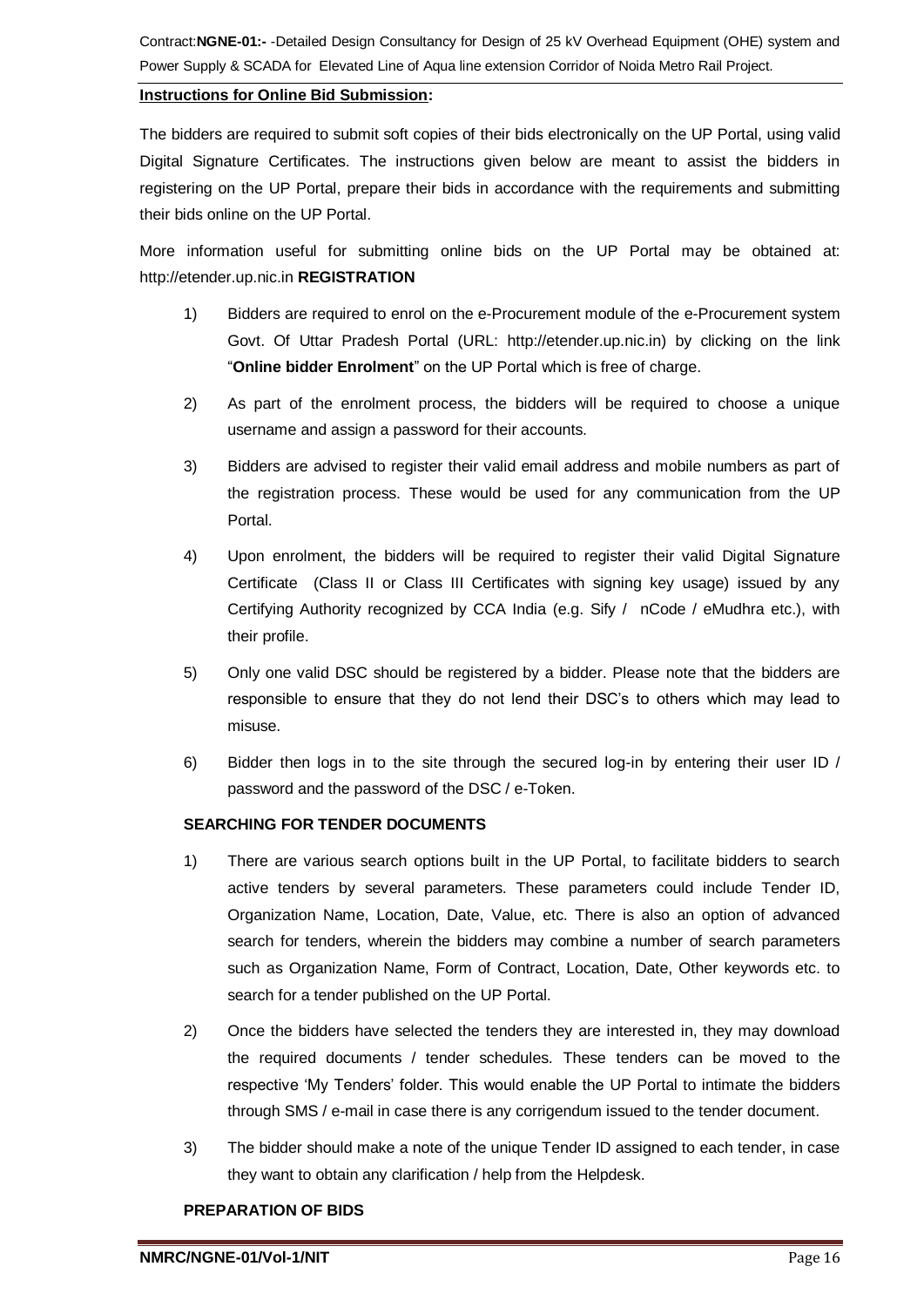- 1) Bidder should take into account any corrigendum published on the tender document before submitting their bids.
- 2) Please go through the tender advertisement and the tender document carefully to understand the documents required to be submitted as part of the bid. Please note the number of covers in which the bid documents have to be submitted, the number of documents - including the names and content of each of the document that need to be submitted. Any deviations from these may lead to rejection of the bid.
- 3) Bidder, in advance, should get ready the bid documents to be submitted as indicated in the tender document / schedule and generally, they can be in PDF / XLS / RAR / DWF/JPG formats. Bid documents may be scanned with 100 dpi with black and white option which helps in reducing size of the scanned document.
- 4) To avoid the time and effort required in uploading the same set of standard documents which are required to be submitted as a part of every bid, a provision of uploading such standard documents (e.g. PAN card copy, annual reports, auditor certificates etc.) has been provided to the bidders. Bidders can use "My Space" or ''Other Important Documents'' area available to them to upload such documents. These documents may be directly submitted from the "My Space" area while submitting a bid, and need not be uploaded again and again. This will lead to a reduction in the time required for bid submission process.

### **SUBMISSION OF BIDS**

- 1) Bidder should log into the site well in advance for bid submission so that they can upload the bid in time i.e. on or before the bid submission time. Bidder will be responsible for any delay due to other issues.
- 2) The bidder has to digitally sign and upload the required bid documents one by one as indicated in the tender document.
- 3) **Tender fee / Tender document cost:** Bidder has to select the instrument type & enter the details of transaction of payment of tender fee / tender document cost done by RTGS / NEFT / IMPS as applicable and upload copy of transaction receipt as documentary proof for payment for further details tenderer may refer clause C18.1.1 of ITT.
- 4) **Tender Security / Earnest Money Deposit (EMD):** Bidder should submit the EMD/Tender Security as per the instructions specified in C18 of ITT in the tender document. Bidder should upload the scanned copy of Tender Security as per specified in the tender document. Otherwise the uploaded bid will be rejected.
- 5) Bidders are requested to note that they should necessarily submit their financial bids in the format provided and no other format is acceptable. If the price bid has been given as a standard BOQ format with the tender document, then the same is to be downloaded and to be filled by all the bidders. Bidders are required to download the BoQ file, open it and complete the white coloured (unprotected) cells with their respective financial quotes and other details (such as name of the bidder). No other cells should be changed. Once